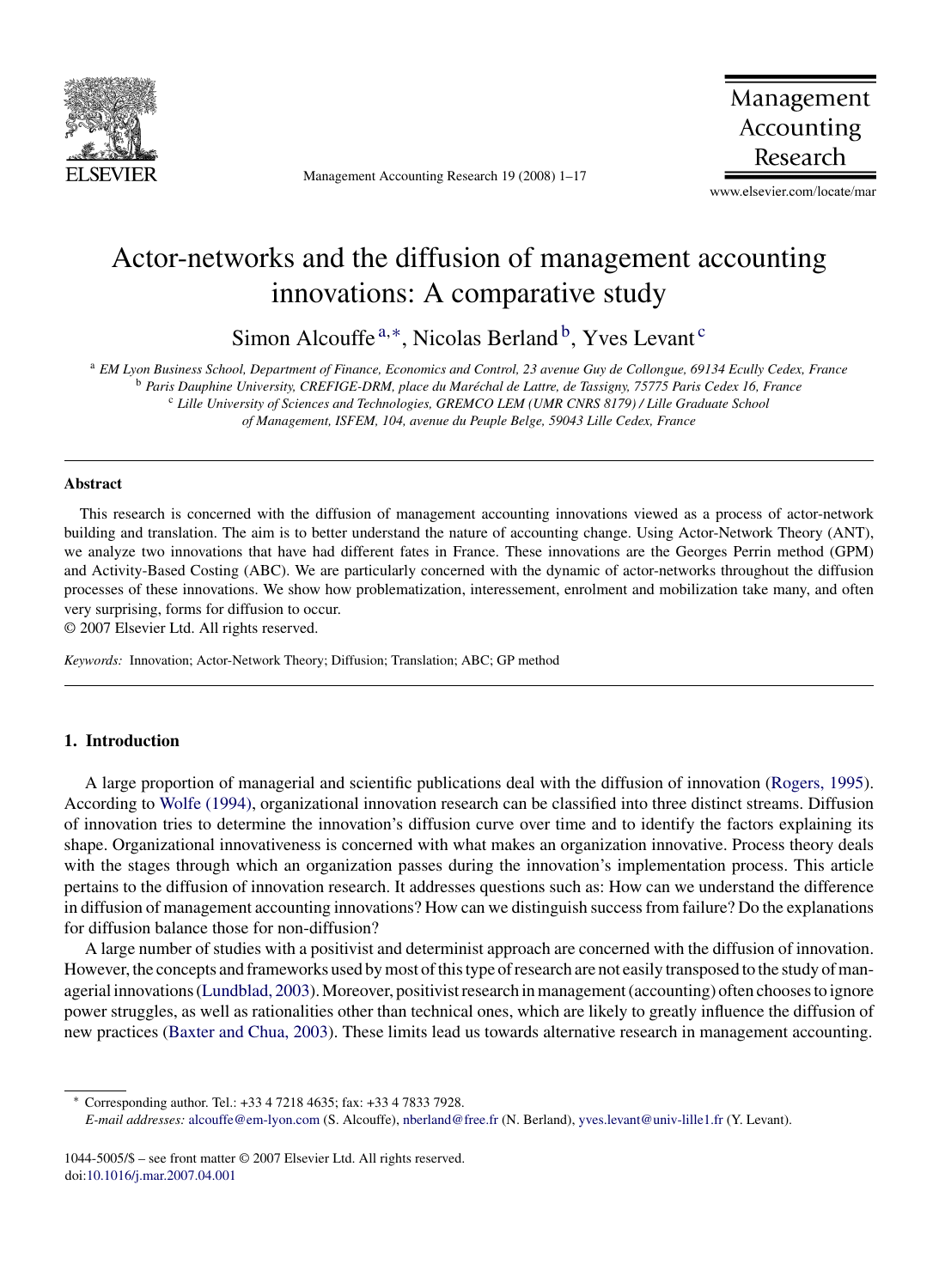[Baxter and Chua \(2003\)](#page--1-0) identify seven different research perspectives that lie outside the main stream. This article follows the line of "Latourian" research.<sup>1</sup> This stream of research is concerned with the fabrication of management accounting technologies through the following of actor-networks. Unforeseeable interactions between human and nonhuman actors are central to this type of analysis. In this view, accounting innovations diffuse because they translate the changing and transitory interests of various groups of actors who are looking to maintain their position and influence within organizations and society. Actors use accounting innovations to manufacture "inscriptions" (i.e. figures and numbers which become "facts", see [Robson, 1992\)](#page--1-0) and manipulate them to serve their interests.

Following Actor-Network Theory (ANT), we take as an axiom that an innovation's technical characteristics are not sufficient to explain the "success" or "failure" of its diffusion [\(Latour, 1987,](#page--1-0) p. 258). Moreover, the notions of success and failure are problematic within this epistemological stance. Within the diffusion process, we are particularly concerned with the dynamic and interactions of actor-networks, i.e. the arguments network members decide (or not) to use to promote the innovation and successfully interest and enroll other actors. The diffusion of the Georges Perrin Method (GPM) and Activity-Based Costing (ABC) in France provide two illustrative stories for comparison.

The remainder of this article is organized as follows. Section 2 presents the main concepts of ANT and sets out a review of management accounting research using this framework. Sections [3 and 4](#page--1-0) describe the dynamic of actor-networks in the diffusion of GPM and ABC. A discussion of these two stories follows in Section [5.](#page--1-0)

#### **2. ANT and the diffusion of management accounting innovations**

This paper is conceptually grounded on ANT ([Callon, 1986; Latour, 1999; Law and Hassard, 1999\).](#page--1-0) ANT has specific benefits for the study of accounting change in general and management accounting innovation diffusion in particular [\(Chua, 1995\).](#page--1-0)<sup>2</sup>

First, accounting change has widely been studied but with little attention paid to the change process in itself ([Hopwood, 1987\).](#page--1-0) Moreover, as [Briers and Chua \(2001\)](#page--1-0) note, a majority of studies do not acknowledge the uncertain nature of accounting change outcomes as these studies take place *ex-post*. In accordance with ANT, we propose to study accounting change in a non-linear fashion in which "the success/failure of a machine or technology cannot be predicted with a list of social factors" [\(Briers and Chua, 2001,](#page--1-0) p. 240). Success and failure are rather social accomplishments of many different human and non-human actors that lie in the hands of those who come after the innovation's "inventor" ([Latour, 1987, p](#page--1-0). 259).

Second, ANT leads us to compare in a number of ways the construction of accounting innovations with scientific controversies, thus acknowledging power struggles. Accounting technologies are not considered as inert: they have to be pushed and pulled by actors in order to diffuse. Hence, the assumption that innovations are rationally accepted because they accurately represent reality and are technically more efficient is questioned ([Latour, 1996\).](#page--1-0)

Third, by embracing ANT's conceptual framework we hope to avoid a number of limits that characterize previous research on (management accounting) innovation diffusion, such as means-end reasoning or the lack of attention paid to the ways in which accounting reality is constructed as well as the role power struggles play in this construction ([Baxter and Chua, 2003,](#page--1-0) p. 102–105).

#### *2.1. ANT as a sociology of translation*

ANT explains innovation diffusion through a process called "translation" ([Callon, 1986; Latour, 1987\).](#page--1-0) This process analyzes the innovation within the context in which it evolves. Context is considered as a constituent element of innovation rather than a source of explanation. It is not a separate element of innovation and it does not determine innovation unilaterally as if people were embedded in an "iron cage" [\(DiMaggio and Powell, 1983; Latour, 2005,](#page--1-0) p. 191–217). Context is inseparable from localized management actions and interactions within actor-networks. Both

<sup>&</sup>lt;sup>1</sup> In this paper, we will systematically refer to "Actor-Network Theory" rather than "Latourian research". This is to stay consistent with this stream that claims it is inappropriate to assign a hero (Bruno Latour) to a collective process. We are grateful to one of the reviewers for suggesting this.

 $2$  Strictly speaking, we could distinguish "diffusion" from "translation" as they often refer to two separate epistemological stances ([Quattrone,](#page--1-0) [2005\).](#page--1-0) The latter implies a pluralistic perspective of evolution taking into account the role of technologies and human and non-human actors in the co-production of innovations whereas the former rests on a very specific and autonomous ontology of an immutable object. In this paper, we use the terms "diffusion" and "translation" indifferently, diffusion being used as a synonym of translation in a broader sense.